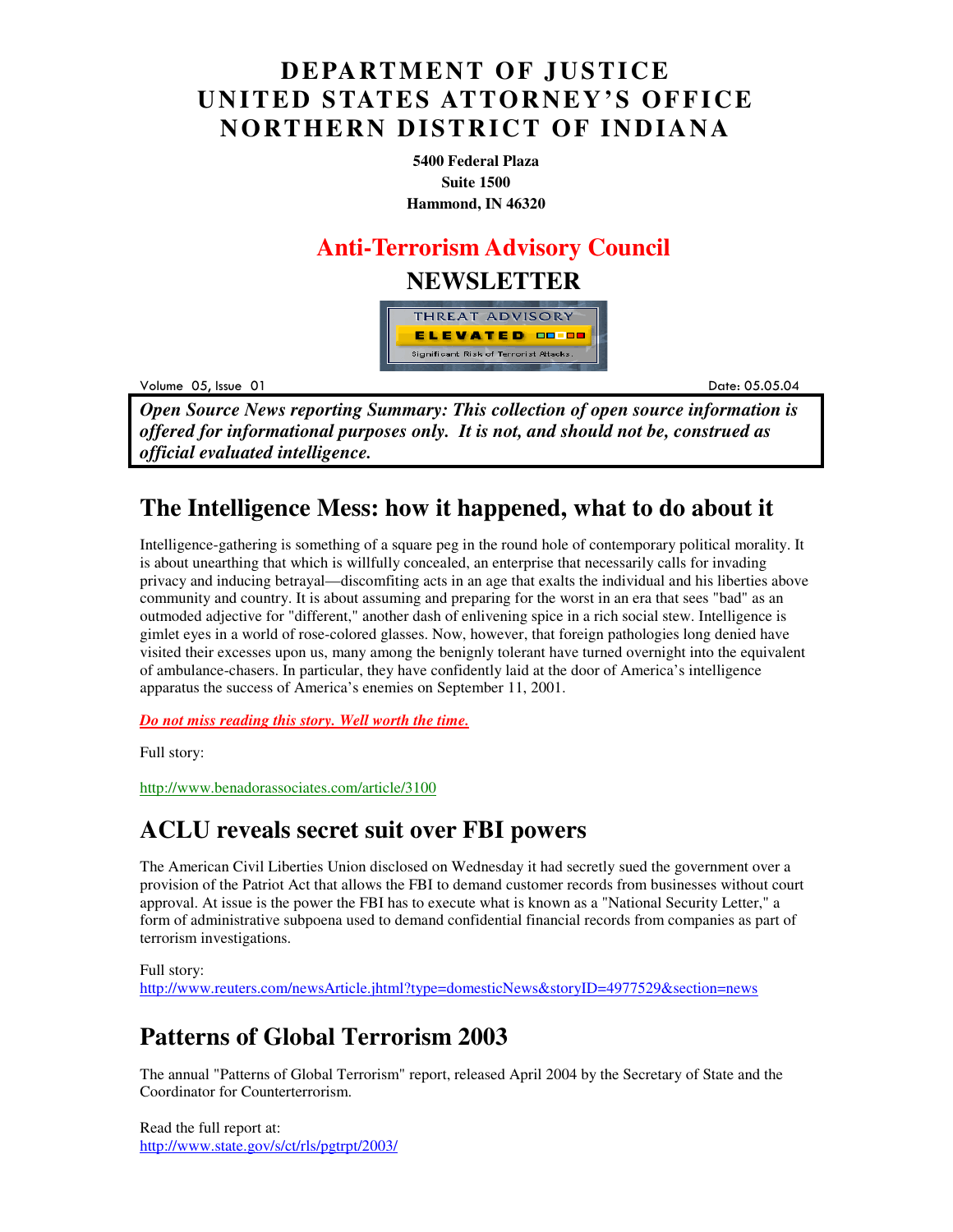# **Hamas agents lurking in U.S., FBI warns**

#### *Fears Rantisi's vow to attack may awaken operatives here*

Hamas terrorist leader Ahmed al-Rantisi may be dead, but his vow to strike America is very much alive. Shortly before he was killed, Rantisi told an audience at the Islamic University in Gaza that President Bush and Prime Minister Sharon were "enemies of God,"adding that "God declared war against America." On April 18, shortly after the Israelis killed Rantisi, another terrorist group, Hezbollah, released a statement that said: "The American administration, which provides cover, both moral and political, as well as material support to the murderous government in Tel Aviv, has direct responsibility for this crime." While that kind of rhetoric may sound typical for a terrorist leader in the Middle East today, it caught the attention of American counter-terrorist agents. In early 2002, the FBI concluded in an internal review that between 50 and 100 Hamas and Hezbollah operatives had already infiltrated America. The operatives were in America working on fund-raising and logistics, and they had received terrorist and military training from Lebanon and other countries in the Middle East, according to current and former intelligence officials. The FBI later concluded that Hamas and Hezbollah had the capacity to launch terrorist strikes on the homeland, but did not believe they intended to do so.

#### Full story:

http://daily.nysun.com/Repository/getFiles.asp?Style=OliveXLib:ArticleToMail&Type=text/html&Path=N YS/2004/04/29&ID=Ar00100

### **Why Bin Laden's still free**



In the past several weeks, international focus has returned to the dusty tribal regions of South Waziristan straddling the Afghan and Pakistani borders, long heralded as the primary lair of remaining Al Qaeda and allied Islamic militant fighters. As Pakistani and U.S. forces have squeezed these areas in a crossborder "hammer and anvil" campaign, speculation has also increased that senior Al Qaeda leaders, including Usama bin Laden and Dr. Ayman al-Zawahiri**,** have fled high into the mountains seeking sanctuary from the new coalition military threat. Any sense of relief at this news should be appropriately tempered: Bin Laden has not only trained and prepared for exactly this type of awkward confrontation for over two decades, moreover, he seems utterly convinced that he has a fair chance of eventually winning it.

Full story: http://www.foxnews.com/story/0,2933,118550,00.html

### **Panel says rail system vulnerable to attack**

The region's rail system is highly vulnerable to a terrorist attack and has not received adequate federal funding to improve security, a panel of local and state officials concluded yesterday. "Five times as many people travel by train than by air, and yet airports have received \$11 billion and \$35 million has gone to rail"

#### Full story:

http://www.boston.com/news/local/massachusetts/articles/2004/05/01/panel\_says\_rail\_system\_vulnerable to\_attack/

### **Suspicious bags investigated by MTA**

Five suspicious bags have been found unattended this year at Penn Station and other sensitive locations, prompting an investigation into whether they were left by terrorists attempting to gauge the city's response. The discovery of the empty bags led the Metropolitan Transportation Authority's counterterrorism task force to ask area police departments to report any similar occurrences.

Full story:

http://www.nynewsday.com/news/local/transportation/nycnysuit033784047may03,0,4969441.story?coll=nyc-manheadlines-trans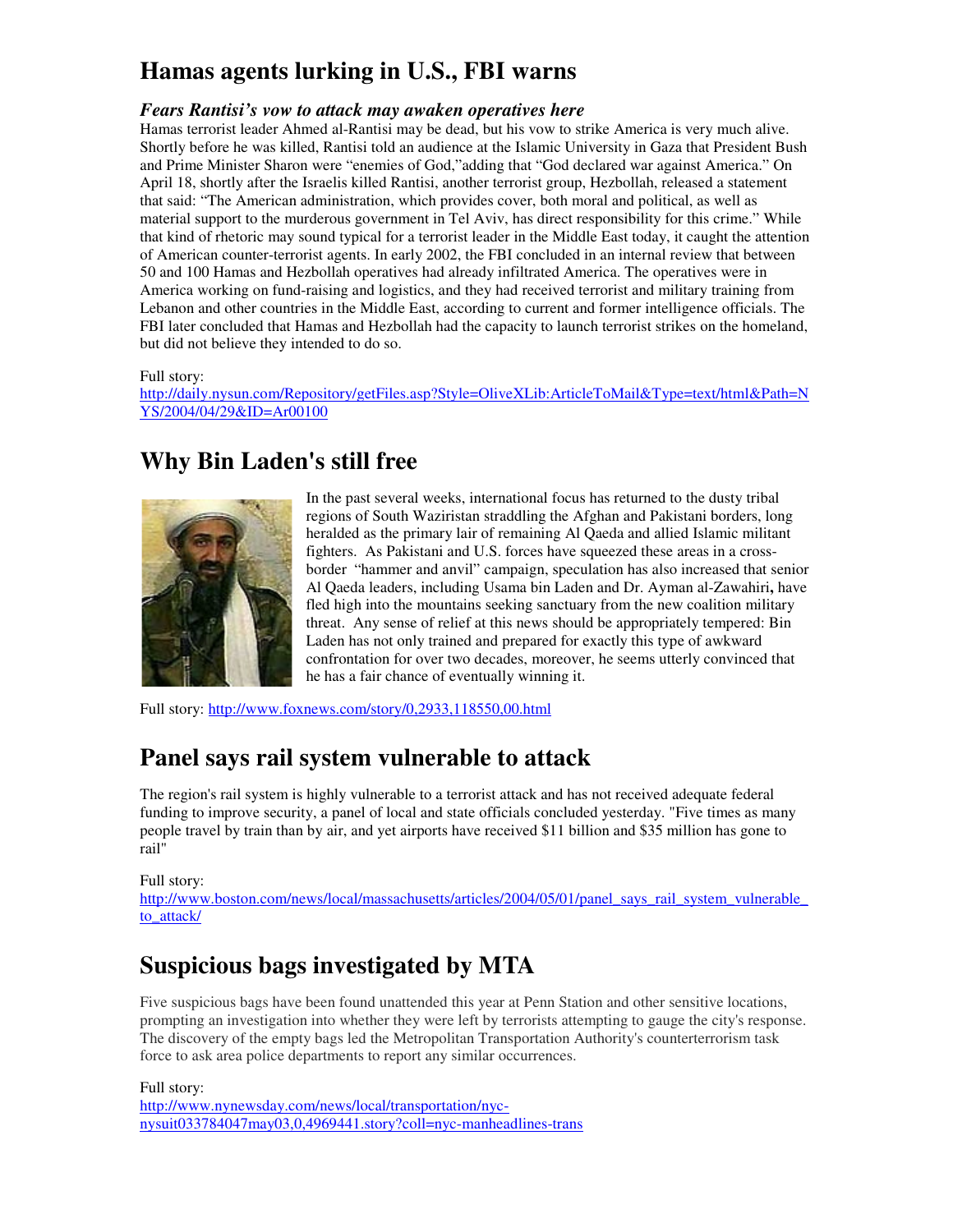# **Liberal Muslim Scholar: The term 'Jihad' is misunderstood by Islamist clerics**

In an article in the London Arabic-language daily Al-Sharq Al-Awsat, Dr. Abd Al-Hamid Al-Ansari, former dean of the Faculty of Islamic Law at the University of Qatar, stated that modern Islamic Fatwas (religious legal opinions) distort the meaning of Jihad to justify an aggressive ideology.

Read the full article at: http://www.virtualjerusalem.com/news/infocus/?disp\_feature=rZnuRl.var

# **Enemy casing Texas for attack, U.S. fears**

Intelligence reports indicate that some "Middle Eastern men" are casing big coastal oil refineries in Texas, leading some intelligence analysts in Washington to be fearful of a strike on one of the oil facilities before Election Day. According to raw intelligence reports obtained by The New York Sun — along with information from industry and law enforcement sources — dozens of individuals have been caught photographing or filming the perimeters of Texas oil facilities along the Gulf of Mexico in the last two years.

Full story:

http://daily.nysun.com/Repository/getFiles.asp?Style=OliveXLib:ArticleToMail&Type=text/html&Path=N YS/2004/04/30&ID=Ar00100

# **High-speed ferry draws crowds in Rochester**

A few thousand people lined the pier Tuesday for their first glimpse of the Spirit of Ontario 1, an Australian-built, twin-hulled catamaran that could be the first of several deluxe, high-speed, car-andpassenger ferries plying the Great Lakes. Two more high-speed car ferries will be launched in late spring - one in Alaska, the other on Lake Michigan between Milwaukee, Wisconsin, and Muskegon, Michigan - and itineraries are under review in Hawaii; Cleveland, Ohio; Erie, Pennsylvania; Racine, Wisconsin and along the East and West coasts.

Full story: http://www.cnn.com/2004/TRAVEL/04/28/high.speed.ferry.ap/

### *Related reporting:*  **Terrorists blamed for deadly ferry fire in February**

Philippine authorities have blamed a militant working with the Abu Sayyaf terrorist group for a Feb. 26 bombing and fire on board a ferry in Manila Bay that resulted in the deaths of 116 people. The Al Qaeda-linked group initially claimed responsibility for the attack, but authorities doubted the veracity of the claim as Abu Sayyaf has a history of claiming responsibility for the crimes of others. Authorities determined that an extremist, Redendo Cain Dellosa, planted explosive material inside a television that he placed aboard the ferry causing an explosion and fire. Dellosa was arrested on March 30 along with three other Abu Sayyaf militants on suspicion of plotting a large terrorist attack in Manila. He claimed responsibility for the ferry attack during intense questioning by police and intelligence officials. Investigators subsequently obtained information and testimony from others corroborating Dellosa's claim.

#### *ANALYSIS:*

The ferry attack represents the second deadliest single terror attack in Asia, behind the 2002 Bali bombing that killed 202 people. The attack also represents a significant success for Abu Sayyaf and demonstrates the group's evolution from a ragtag group of kidnappers operating primarily in the southern Philippines into an more effective terrorist organization. The confirmation of Abu Sayyaf involvement also renews concerns about Philippine authorities' ability to protect the country, especially the Manila metro region.

#### *Related reporting:*

**Bomb threat received; ferry terminal evacuated**  http://www.silive.com/news/advance/index.ssf?/base/news/108376302859100.xml